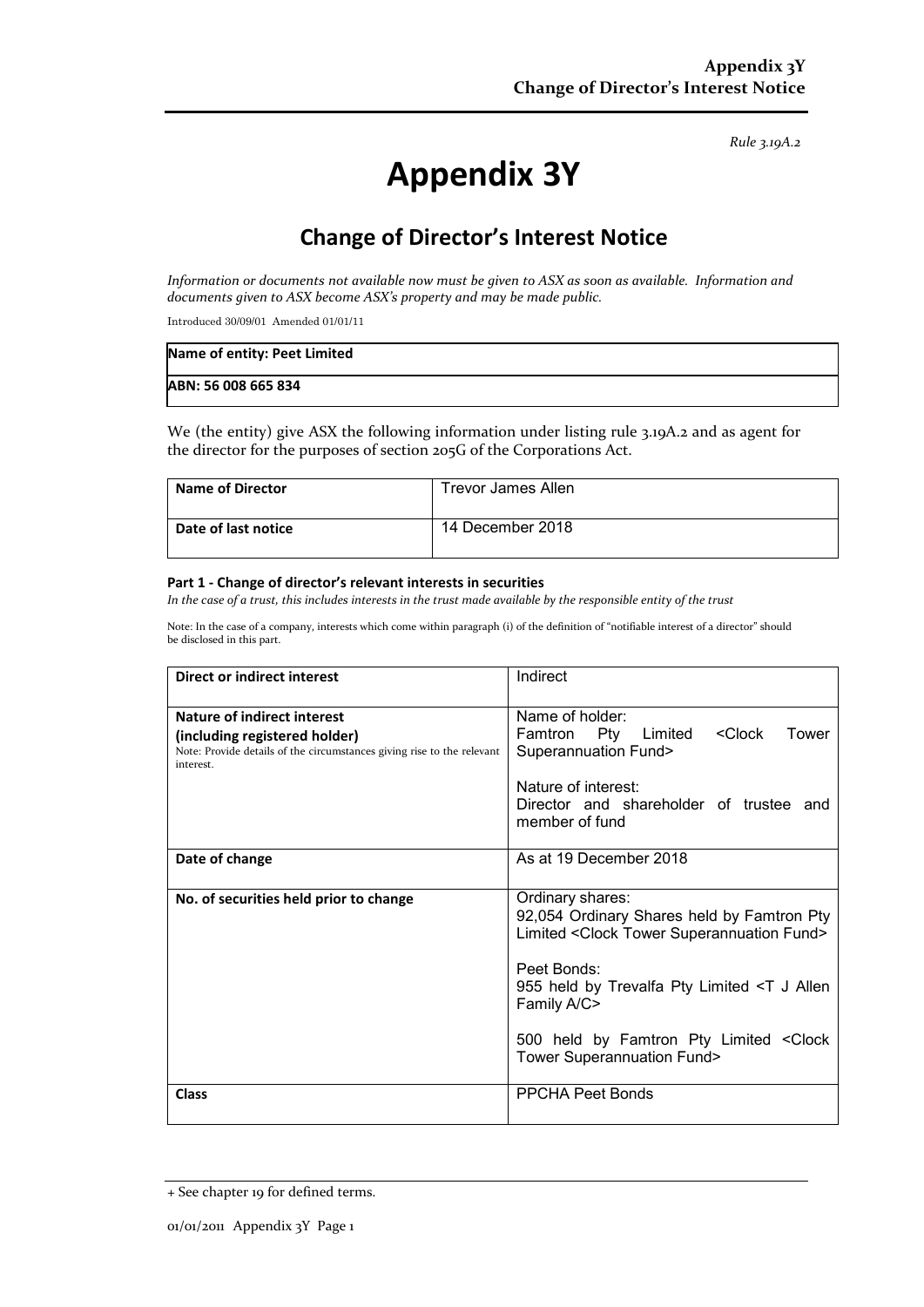| <b>Number acquired</b>                                                                                                                                                            | Nil                                                                                                                                                                                                                                  |
|-----------------------------------------------------------------------------------------------------------------------------------------------------------------------------------|--------------------------------------------------------------------------------------------------------------------------------------------------------------------------------------------------------------------------------------|
| Number disposed                                                                                                                                                                   | 955                                                                                                                                                                                                                                  |
| Value/Consideration<br>Note: If consideration is non-cash, provide details and estimated<br>valuation                                                                             | \$98,399.99                                                                                                                                                                                                                          |
| No. of securities held after change                                                                                                                                               | Ordinary shares:<br>92,054 Ordinary Shares held by Famtron Pty<br>Limited <clock fund="" superannuation="" tower=""><br/>Peet Bonds:<br/>500 held by Famtron Pty Limited &lt; Clock<br/><b>Tower Superannuation Fund&gt;</b></clock> |
| <b>Nature of change</b><br>Example: on-market trade, off-market trade, exercise of options,<br>issue of securities under dividend reinvestment plan, participation in<br>buy-back | On-market trade                                                                                                                                                                                                                      |

### **Part 2 – Change of director's interests in contracts**

Note: In the case of a company, interests which come within paragraph (ii) of the definition of "notifiable interest of a director" should be disclosed in this part.

| <b>Detail of contract</b>                                                                                                                                                      | N/A |
|--------------------------------------------------------------------------------------------------------------------------------------------------------------------------------|-----|
| <b>Nature of interest</b>                                                                                                                                                      | N/A |
| Name of registered holder<br>(if issued securities)                                                                                                                            | N/A |
| Date of change                                                                                                                                                                 | N/A |
| No. and class of securities to<br>which interest related prior to<br>change<br>Note: Details are only required for a contract in<br>relation to which the interest has changed | N/A |
| <b>Interest acquired</b>                                                                                                                                                       | N/A |
| Interest disposed                                                                                                                                                              | N/A |
| <b>Value/Consideration</b><br>Note: If consideration is non-cash, provide details<br>and an estimated valuation                                                                | N/A |
| Interest after change                                                                                                                                                          | N/A |

<sup>+</sup> See chapter 19 for defined terms.